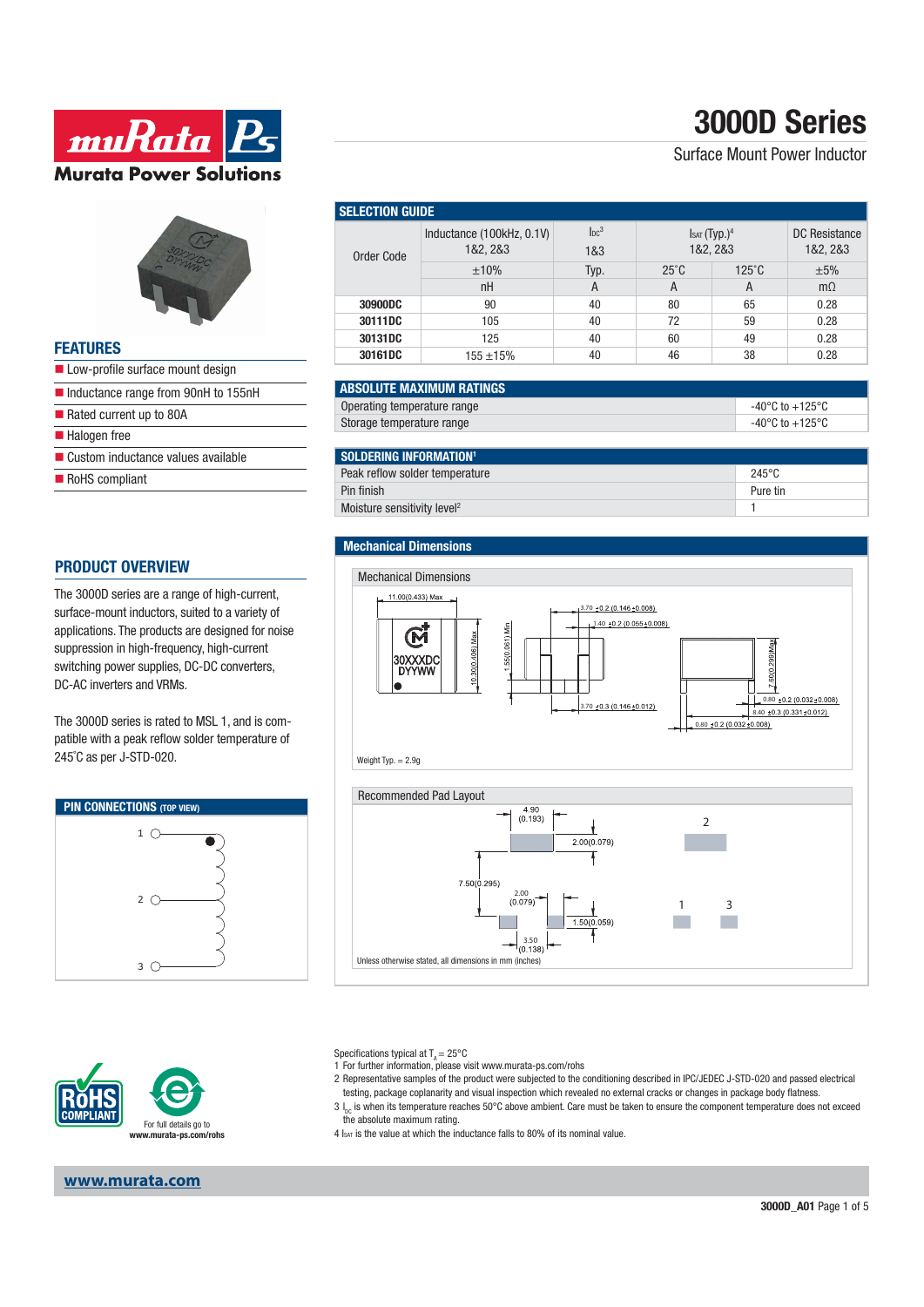## **muRata B** Murata Power Solutions

## **3000D Series**

Surface Mount Power Inductor

#### **ENVIRONMENTAL VALIDATION TESTING**

| The following tests have been conducted on this product series, as part of our design verification process. The datasheet characteristics specify user operating conditions for this<br>series, please contact Murata if further information about the tests is required. |                                                         |                                                                                                                                                                                                                                                                                     |  |  |
|---------------------------------------------------------------------------------------------------------------------------------------------------------------------------------------------------------------------------------------------------------------------------|---------------------------------------------------------|-------------------------------------------------------------------------------------------------------------------------------------------------------------------------------------------------------------------------------------------------------------------------------------|--|--|
| Test                                                                                                                                                                                                                                                                      | Standard                                                | Condition                                                                                                                                                                                                                                                                           |  |  |
| <b>Temperature Cycling</b>                                                                                                                                                                                                                                                | MIL-STD-883 Method 1010, Condition B                    | 10 cycles. $-55^{\circ}$ C to $+125^{\circ}$ C. The dwell time shall not be less than 10 min.                                                                                                                                                                                       |  |  |
| Humidity bias                                                                                                                                                                                                                                                             | JEDEC JESD22-A101                                       | $85^{\circ}$ C ± 2°C, 85% ± 5% R.H. for >1000 hours                                                                                                                                                                                                                                 |  |  |
| <b>High Temperature</b><br>Storage life                                                                                                                                                                                                                                   | JEDEC JESD22-A103, Conditon A                           | 125°C +10/-0°C for $\geq 1000$ hours                                                                                                                                                                                                                                                |  |  |
| Vibration                                                                                                                                                                                                                                                                 | MIL-STD-883 Method 2007, Condition A                    | 20G for 5 minutes with 4 repetitions, the entire frequency (20 to 2000 Hz and return to 20Hz) shall be traversed<br>in not less than 4 minutes. This cycle shall be performed 4 times in each of the orientations X, Y, and Z (total of<br>12 times)                                |  |  |
| Shock                                                                                                                                                                                                                                                                     | Based on MIL-STD-883 Method 2002,<br><b>Condition A</b> | 5 pulses 50G peak, 1ms, x, y, z axes bi-directional                                                                                                                                                                                                                                 |  |  |
| Solderability                                                                                                                                                                                                                                                             | EIA/IPC/ECA J-STD-002 Test S1                           | Parts are pre-conditioned in a steam ager for 8 hours at a temperature of 93°C, within 72 hours they are<br>dipped in flux for 10 seconds. Followed by reflow at $245^{\circ}$ C $\pm 5^{\circ}$ C (96SC tin/silver/copper)                                                         |  |  |
| Solvent cleaning                                                                                                                                                                                                                                                          | Resistance to cleaning agents                           | Solvent – Novec 71IPA & Topklean EL-20A. Pulsed ultrasonic immersion 45°C- 65°C                                                                                                                                                                                                     |  |  |
| Moisture sensitivity<br>level (MSL 1)                                                                                                                                                                                                                                     | Based on IPC/JEDEC J-STD-020                            | Bake samples at $125 + 5/-0$ °C for 24 hours minimum before conditioning in the temperature/humidity chamber<br>for 168 hours at 85°C/85%RH and Pb Free JEDEC Max profile conditioning. Subjected to 3 cycles with electrical<br>testing, co-planarity inspection before and after. |  |  |

### **TEMPERATURE Vs CURRENT**

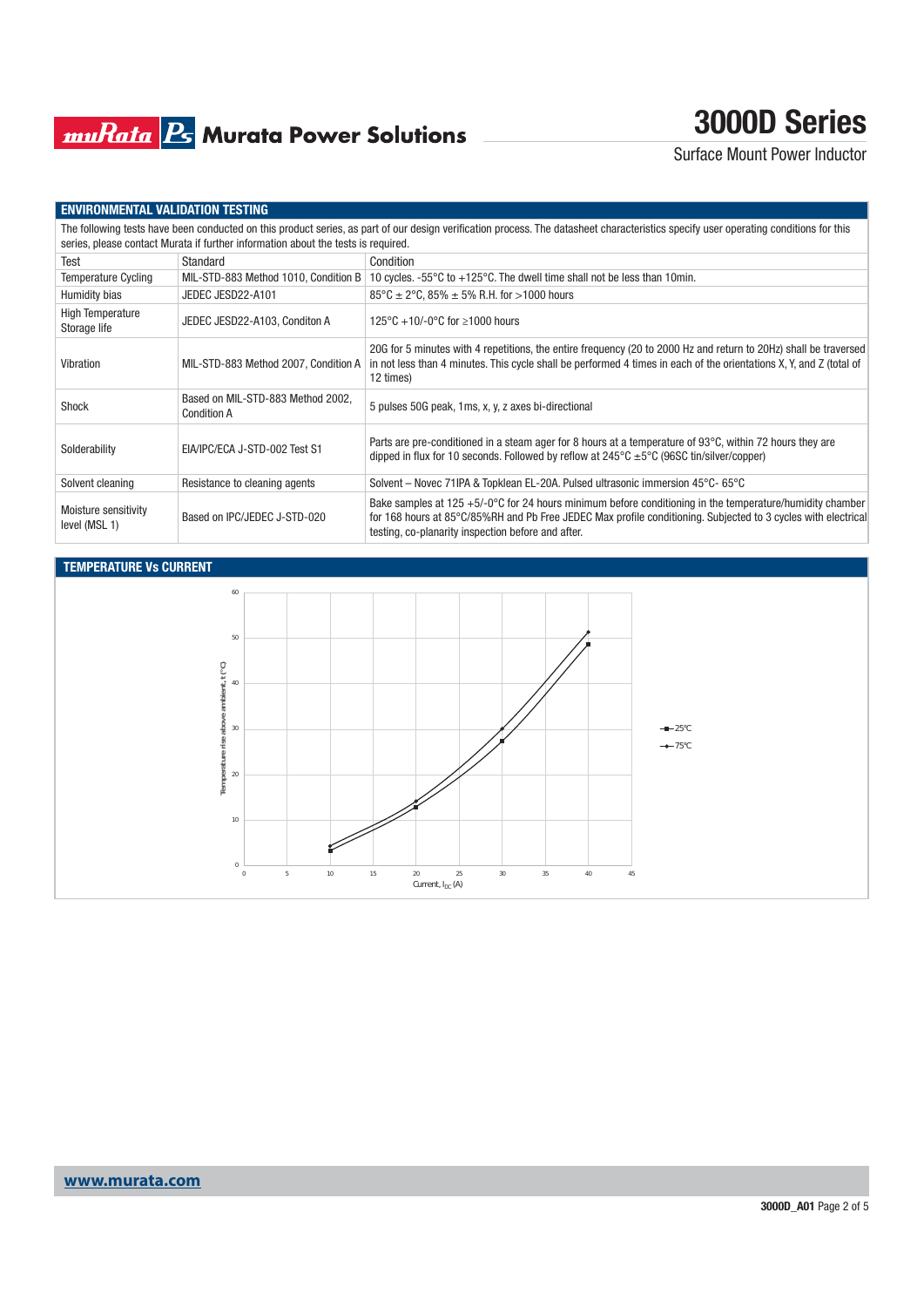## **muRata Ps** Murata Power Solutions

## **3000D Series**

Surface Mount Power Inductor

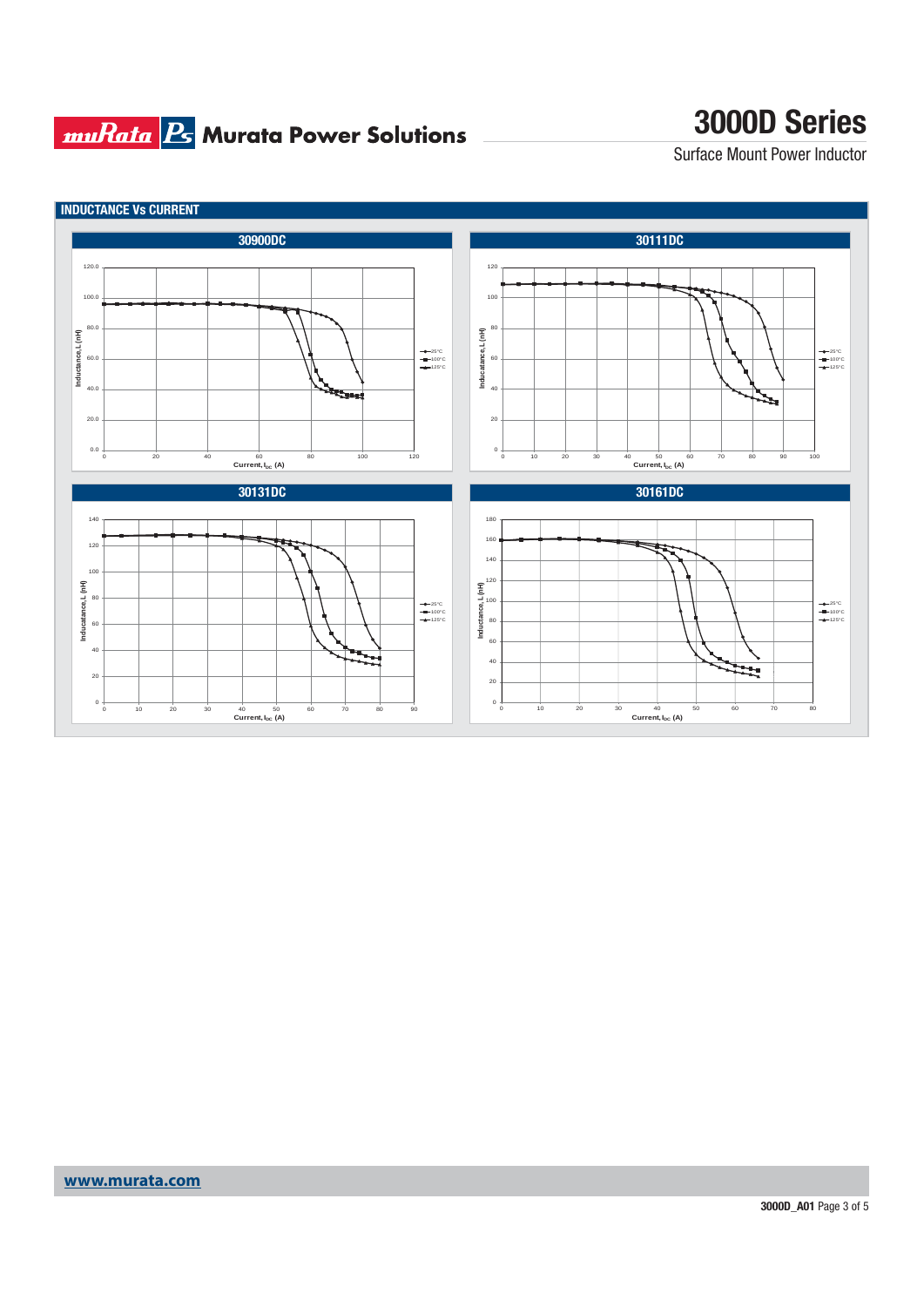### **muRata Ps** Murata Power Solutions

## **3000D Series**

Surface Mount Power Inductor